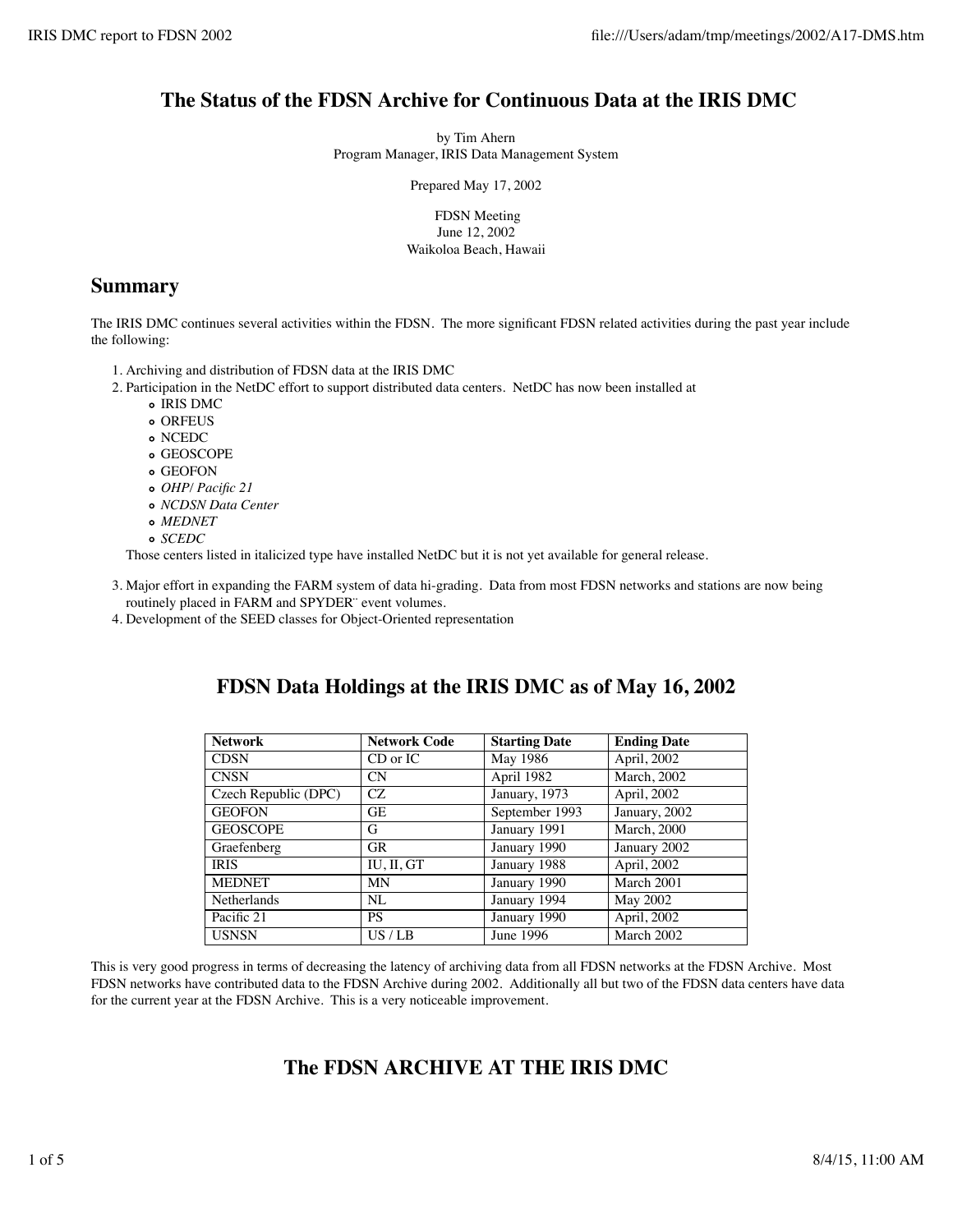

The bottom portion of the above figure represents IRIS GSN data, the next areas are FDSN data, and the data from JSP arrays, then US Regional Network data, and the top area is data from IRIS PASSCAL.

The IRIS archive now contains 23.9 terabytes of waveform data in 5.4 million files. These figures represent the dual sorted values where we store data once in a time sort and once in a station sort order. FDSN data in the FDSN archive consists of 2.3 terabytes of waveform data in 412,756 files, roughly 10% of the entire DMC archive. Since we have sufficient capacity in the mass storage system we store a redundant copy of the time sort and the station sort as well as creating one copy on DLT for out-of-area storage. Therefore the total amount of data we manage is 59.75 terabytes in 13.5 million files.



**FDSN Data in the IRIS Archive.** Of the 24 terabytes of data in the archive, there are roughly 2.3 terabytes (dual sort) of FDSN data archived. The above figure shows the annual change in the amount of data by FDSN Network code. During the past year GEOFON (GE), Taiwan BATS (TW) and Geoscope (G) were the largest contributors to the FDSN archive. Data that show negative values represent data that were removed from the archive during a given year for a variety of reasons





### **SOFTWARE**

The IRIS DMC has continued to develop and enhance software for use by the IRIS and FDSN communities. Most of this software is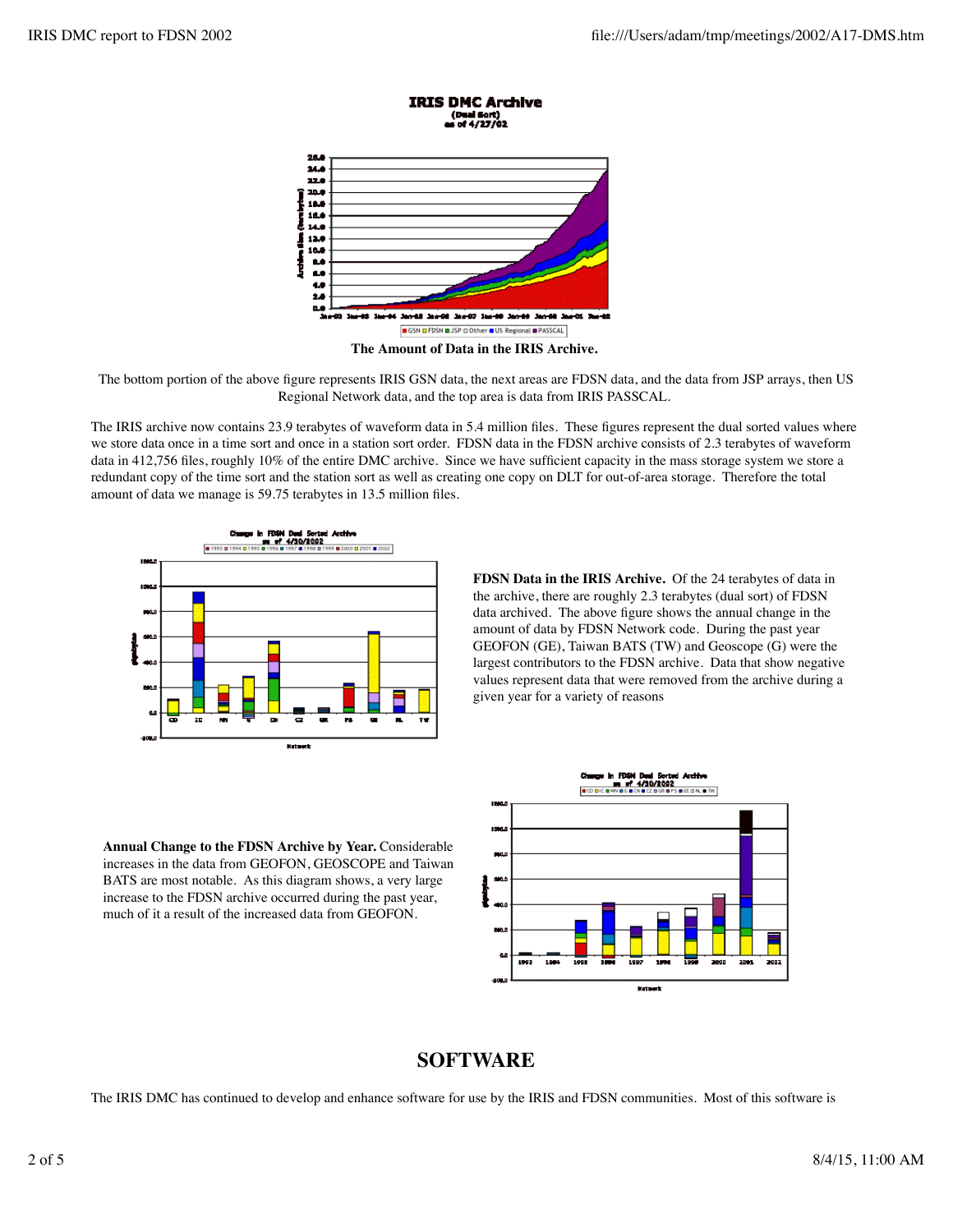available by anonymous ftp at

ftp iris.washington.edu cd pub/programs

#### or through the WWW at

http://www.iris.edu/NEW/HTM/dms\_software.htm

#### **RDSEED**

The current version level is Version 4.18.1. Now supports LINUX. A new version of RDSEED will be available shortly to support the recently adopted ability to represent waveform quality in the data records (D/R/Q).

#### **VERSEED**

The current release is 2.12.2. No new release of verseed was made since the last FDSN meeting.

#### **EVALRESP**

The current release version of EVALRESP is 3.2.20.

#### **JEvalRESP**

A new version of EvalRESP in JAVA is being beta tested. We find that JEvalRESP executes faster than the C version of EVALRESP.

#### **RELISH**

The current release version is 3.2.6. No new release of RELISH has been made.

A replacement program for RELISH is in the final testing stages. JPlotRESP is totally written in Java and is compatible with JEvalRESP. Both JEvalRESP and JPlotRESP were written and are supported by ISTI.

#### **POD**

The latest release is 4.1.

#### **WEED**

The latest release is 2.9.1

#### **PDCC Portable Data Collection Center**

Work continues in the recoding of the PDCC in Java. It is being implemented to be FISSURES compatible. One of the significant benefits is that the SEED class definitions have been created and circulated.

#### **NetDC**

As mentioned earlier, NetDC is now operating at IRIS DMC, NCEDC, ORFEUS, Geoscope, and GEOFON. It is installed, but operational status is not known at Pacific-21, China, SCEDC, and MEDNET. We believe MEDNET will be releasing NetDC access very soon.

#### **FISSURES/DHI**

Several new Data Center Services and Clients are now available, although they have not been thoroughly tested. The Data Center Services include

- Event Service hypocenters
- Network Service, Stations, their characteristics, and responses
- Waveform Service access to data in BUD, Archive, FARM and SPYDER¨.

Additionally, several clients are in various stages of development. These include

- VSN Explorer
- DHI WEED
- DHI Standing Order for Data, an event based SOD
- DHI to MATLAB Interface
- VASE a waveform Visualization and Seismogram Extraction Application
- DHI to JEvalRESP

### **Data Organization and Request Tools**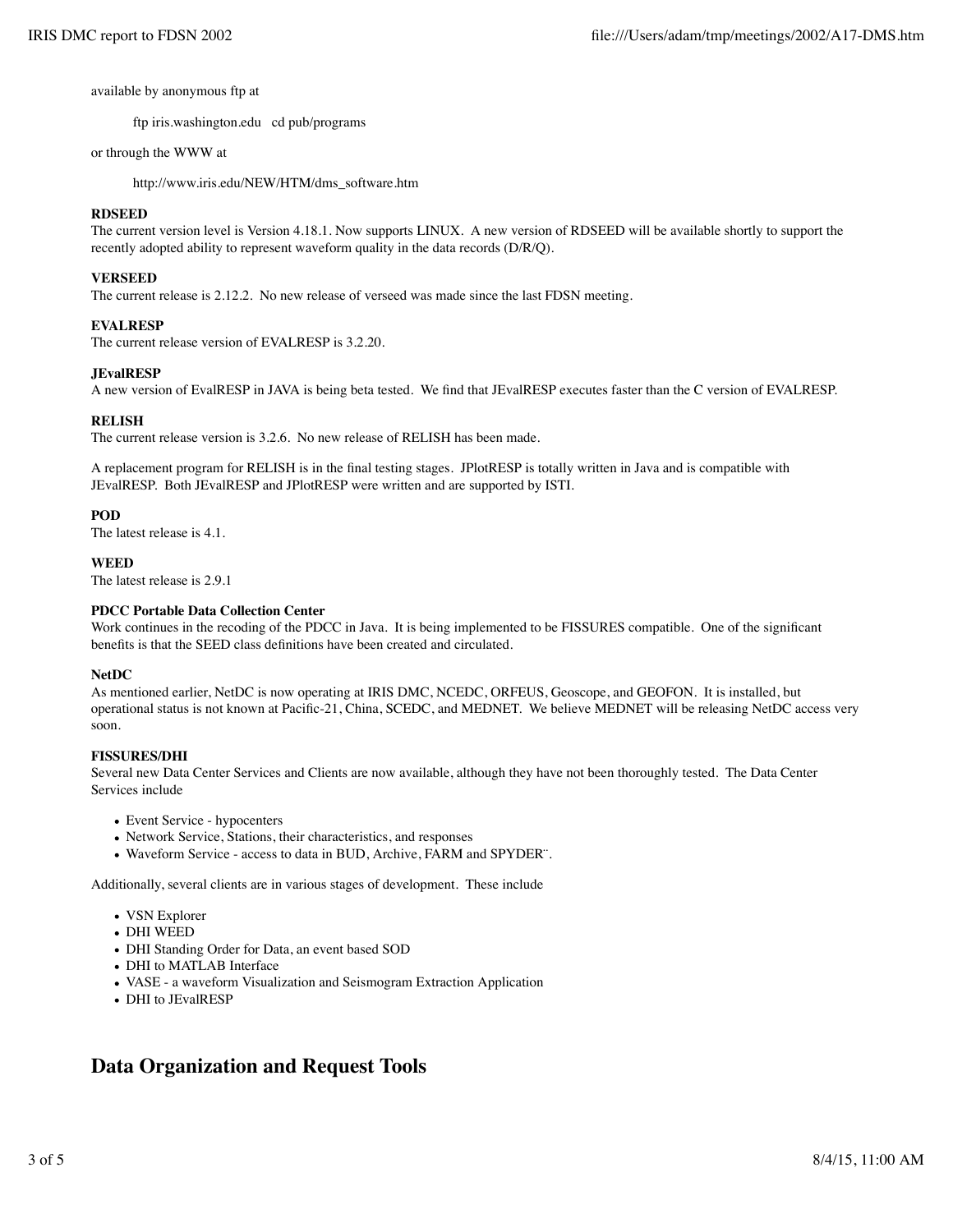

As the above diagram shows, the DMC has simplified its request tools to a certain degree. We distribute SEED volumes from four different data repositories. These are

- 1. The continuous waveform archive in the near-line mass storage system or RAID.
- 2. The BUD real time buffer
- 3. The FARM on-line dataset or the
- 4. The SPYDER¨ on-line dataset.

We support four primary tools (there are several other tools that no longer receive support but are available for use). These are NetDC, and Breq\_Fast, WEED and WILBER II. We also have a variety of Web-based tools and real time tools that allow access to the BUD. We are currently developing a series of FISSURES/Data Handling Interface Tools that will provide additional programmatic access techniques to data and metadata. We also actively support the SeismiQuery Web-based interface into the Oracle database at the IRIS DMC.

We have also created a new method of creating customized dataless SEED volumes. If a user send an email to dataless@iris.washington.edu and the format of the request is a Breq\_FAST file, then a dataless SEED volume for the information requested in the Breq\_FAST formatted file will be returned. This is of significant value for users of the new FARM and SPYDER¨ data products who choose not to use the WILBER II interface

### **Data Shipments**

Ignoring the FARM shipments that we make by routine tape copy, the number of customized data shipments remains quite large. Most of the growth is in the area of requests that are serviced automatically from our on-line data collections. We have been attempting to limit the number of requests that must be serviced from our mass storage system. We have done this by placing the most often requested data on-line in the FARM and SPYDER¨ archives. FARM products are now produced as soon as the CMT catalogue for a given month is available, typically 6 weeks behind real time. We have also put considerable effort into developing the WILBER II and WEED request tools that can directly access the on-line data sets.

The following figure shows the growth in data shipments from the DMC over time. The difficult requests for the DMC to service are those shown at the bottom of each column, the so called ÒcustomizedÓ requests. Most of the growth in customized data shipments now comes from the on-line data sets of the FARM and SPYDER¨.

**Data Shipments Made by the IRIS DMC**. The bottom sections are for customized requests using one of the previously indicated request tools, followed by WILBER accesses of the FARM, WILBER accesses of SPYDER¨, WEED requests and finally CROP.

The number of requests sent outside the United States continues to increase. The following figure summarizes the number of shipments of customized data that went outside the United States starting when the DMC was established in 1989.

#### **Customized Data Shipments** Excluding Physical FARM Shipments)